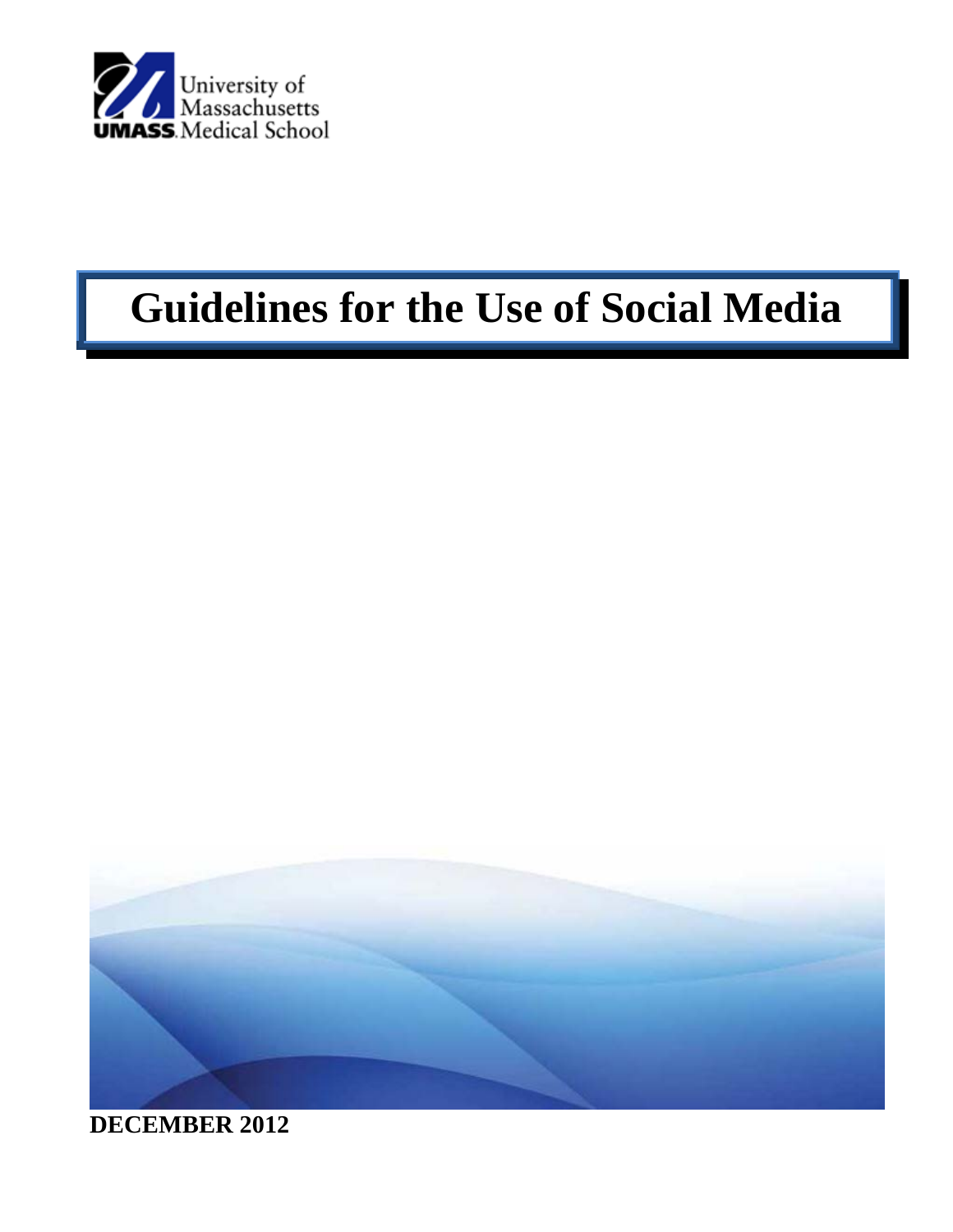# **Guidelines for the Use of Social Media**

At the University of Massachusetts Worcester (UMW) we understand that social media can be a rewarding way to share your life and opinions with family, friends and colleagues around the world. Because of the great potential benefits of social media, UMW encourages the free-flow of information using these tools to advance scholarship, share knowledge, build relationships and connect with others who share similar professional and/or academic interests.

However, use of social media also presents certain risks and carries with it certain responsibilities. To assist you in making responsible decisions about your use of social media, we have established these guidelines for appropriate use of social media. These guidelines apply to all UMW faculty, staff (includes residents, fellows, and post doctoral scholars as well as contractors acting on behalf of UMW) and students.

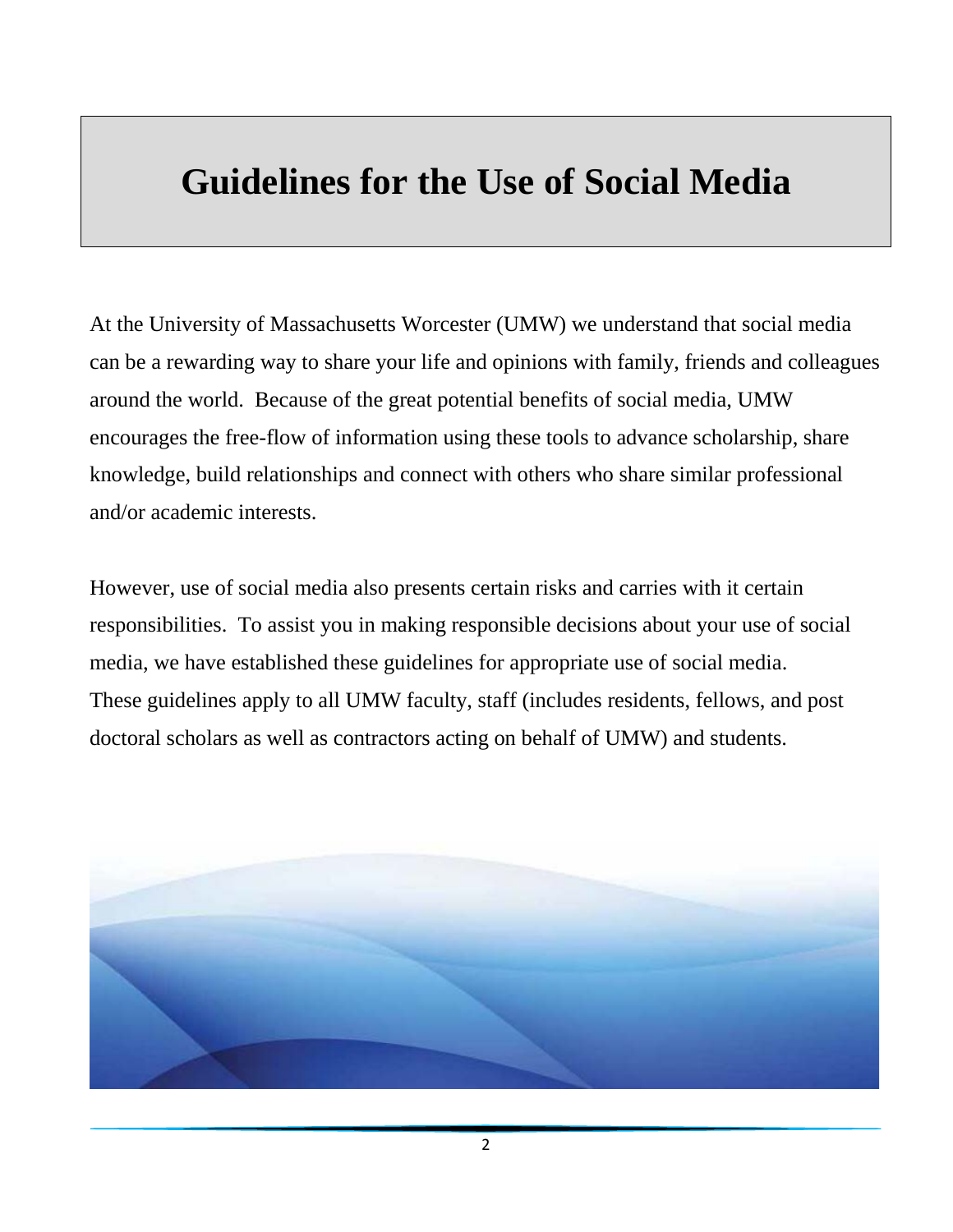# **GUIDELINES**

In the rapidly expanding world of electronic communication, social media can mean many things. Social media includes all means of communicating or posting information or content of any sort on the internet, including to your own or someone else's web log or blog, journal or diary, personal web site, social networking or affinity web site, web bulletin board or a chat room, whether or not associated or affiliated with UMW, as well as any other form of electronic communication.

The same principles and guidelines found in UMW policies apply to your activities online. Ultimately, you are solely responsible for what you post online. Before creating online content, consider some of the risks and rewards that are involved. Keep in mind that any of your conduct that adversely affects your job or academic performance, the performance of fellow staff or students or otherwise adversely affects customers, patients, suppliers, or people who work on behalf of UMW or its legitimate business interests may result in disciplinary action up to and including termination.

# **KNOW AND FOLLOW THE RULES**

Carefully read these guidelines, as well as UMW policies, procedures, and guidelines to ensure your postings are consistent with these policies as well as federal, state and local regulations. Inappropriate postings that may include discriminatory remarks, harassment, and threats of violence or similar inappropriate or unlawful conduct will not be tolerated and may subject you to disciplinary action up to and including termination.

# **BE RESPECTFUL**

Always be fair and courteous to members of the UMW community, as well as those conducting business with UMW. Also, keep in mind that you are more likely to resolve work-related concerns by utilizing UMW internal resources rather than by posting complaints to a social media outlet. Nevertheless, if you decide to post complaints or criticism, avoid using statements, photographs, video or audio that reasonably could be viewed as malicious, obscene, threatening or intimidating, that disparage members of the UMW community, its customers, patients, suppliers, or that might constitute harassment or bullying. Examples of such conduct might include offensive posts meant to intentionally harm someone's reputation or posts that could contribute to a hostile work environment on the basis of race, color, creed, religion, gender, age, sexual orientation, gender identity and expression, genetic information, national origin, covered veteran status, disability, ancestry or any other characteristic protected by law in employment.

# **BE HONEST AND ACCURATE**

Make sure you are always honest and accurate when posting information or news, and if you make a mistake, correct it quickly. Be open about any previous posts you have altered. Remember that the Internet archives almost everything; therefore, even deleted postings can be searched. Never post any information or rumors that you know to be false about UMW or the UMW community or people working on behalf of UMW.

#### **POST ONLY APPROPRIATE AND RESPECTFUL CONTENT**

- Do not post confidential or proprietary information about UMW, its faculty, staff, students, or clients (including patients).
- Do not create a link from your blog, website, or other social networking site to a UMW website without identifying yourself as a member of the UMW community.
- Express only your personal opinions. Never represent yourself as a spokesperson for UMW. If UMW is a subject of the content you are creating, be clear and open about the fact that you are a member of the UMW community and make it clear that your views do not represent those of the UMW community, customers, suppliers or people working on behalf of UMW. If you do publish a blog or post online related to the work you do or subjects associated with UMW make it clear that you are not speaking on behalf of UMW.
- It is best to include a disclaimer such as, "The postings on this site are my own and do not necessarily reflect the views of UMW."

## **USING SOCIAL MEDIA AT WORK**

Refrain from using social media while on work time or on equipment we provide, unless it is UMW related. Do not use UMW email addresses to register on social networks, blogs or other online tools utilized for personal use.

## **RETALIATION IS PROHIBITED**

UMW prohibits taking negative action against any member of the UMW community for reporting a possible deviation from these guidelines or for cooperating in an investigation. Any UMW community member who retaliates against another community member for reporting a possible deviation from these guidelines or for cooperating in an investigation will be subject to disciplinary action, up to and including termination.